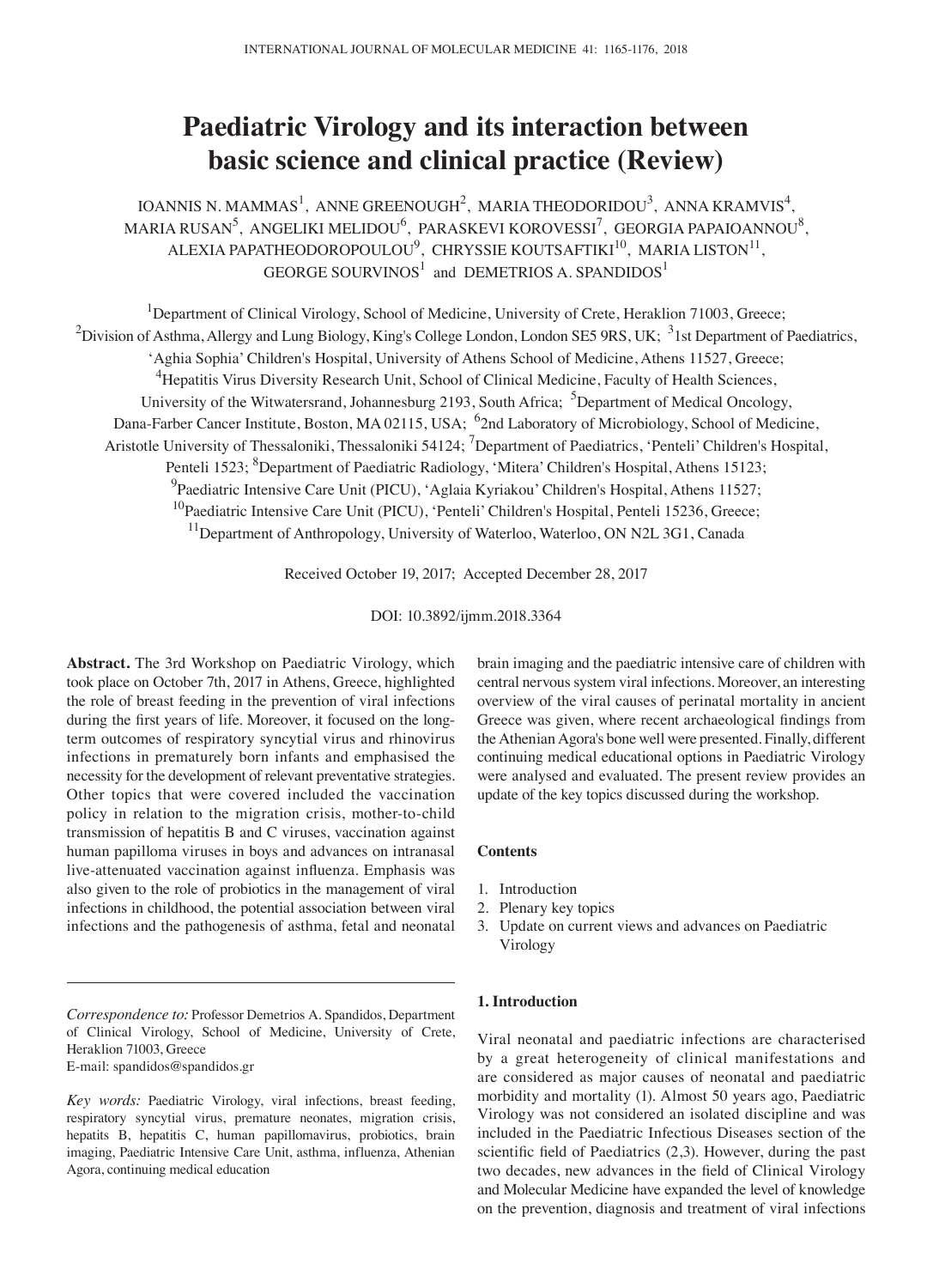occurring in infancy and childhood (4,5). These developments and changes highlight the demand for undergraduate and postgraduate medical education in Paediatric Virology, which combines Paediatrics with Virology, Epidemiology, Molecular Medicine, Evidence-based Medicine, Clinical Governance, Quality Improvement, and Pharmacology and Immunology (5).

The 3rd Workshop on Paediatric Virology was entitled 'Paediatric Virology: Interaction between basic science and clinical practice'. It was held on October 7th, 2017 in Athens, Greece, as an official session of the 22nd World Congress on Advances in Oncology and the 20th International Symposium on Molecular Medicine. Its aim was to bring together virologists and paediatric health professionals and encourage them to collaborate as an international network to promote paediatric health. Moreover, during the workshop, Nobelist laureate Professor Harald zur Hausen, Emeritus Professor of Virology at the University of Freiburg in Germany, who received the 2008 Nobel Prize in Physiology or Medicine for his discovery of human papilloma viruses (HPVs) causing cervical cancer and Professor Anne Greenough, Professor of Neonatology and Clinical Respiratory Physiology at King's College London, UK and Vice President of Science and Research at the Royal College of Paediatrics and Child Health (RCPCH), were honoured by the Paediatric Virology Study Group (PVSG) for their indisputable academic, research and publishing contribution to Paediatric Virology.

The present review provides an overview on the wealth of new material from different areas of neonatal and paediatric viral infections presented and discussed during the workshop. Interestingly, 7 out of the 10 top key messages (Table I) of our meeting, as well as both statements of Nobelist laureate Professor Harald zur Hausen, on the occasion of this workshop (Table II), included recommendations on specific prevention strategies against viral infections. Along with the significant role of human breast milk and respiratory syncytial virus (RSV) prophylaxis, these issues included the necessity of the vaccination policy in relation to the migration crisis, prevention of hepatitis in newborns, recent advances on influenza vaccines, male vaccination against HPVs and the the preventative role of probiotics in the management of viral infections in children.

## **2. Plenary key topics**

*The importance of diet during the first years of life.* A number of different infections occur during the early period of life (6). Several of these infections are viral, e.g., herpes-group viruses, polyomaviruses and Torque teno viruses, and these result in long-time persistence and latency within human specific cell types (6). The fate of the latent genomes seems to vary substantially. They may remain dormant for the whole lifetime without any recognisable side effect. During prolonged latency, their genomes may become defective and can eventually be degraded. In particular, herpes-group viruses may become re-activated, leading locally to viral production and cell lysis. The interaction of the latent genomes with mutagenic chemical, physical or other biological factors may dysregulate the control of latency or persistence and may thus result in local exacerbations, mainly as the result of immunoreactivity (6).

Prolonged human breast feeding (>6 months) has been documented to have a beneficial effect on the avoidance of

viral infections, e.g., norovirus‑ and rotavirus-related infections, which can potentially be lethal for newborn babies (7). It has also been shown that it reduces the risk of developing certain malignant tumours arising in early childhood, e.g., acute lymphoblastic leukemia (ALL), or in young adolescence, e.g., Hodgkin's disease (HD). Apparently, specific sugars in human milk modify the receptors blocking the uptake of noroviruses and rotaviruses during the breast feeding phase. The maturation of the immune system during this period, subsequently, facilitates an effective immune response during the weaning period. The uptake of specific sialic acids, not produced in humans, but present in cow milk and meat products, beginning during the weaning time, results in their incorporation into the cell surface glycoproteins and gangliosides. The resulting modification of cell surface receptors alters their susceptibility to specific viral infections, e.g., human polyomavirus type 9 and others. Current analyses suggest that these receptors now permit the binding of infectious agents present in dairy cattle serum and milk products, leading to their longtime persistence and latency and their potential pathogenicity under conditions of reactivation. Thus, the protective effects of breast feeding, which allows for the maturation of the immune response during the first years of life, emerges as critical period, which determines the uptake and latency of specific infections (7).

*Long term effects of viral infections on prematurely born infants.* Chronic respiratory morbidity is common in prematurely born infants and has a multifactorial aetiology (8). Lower respiratory tract infections (LRTIs) caused by RSV increase this morbidity. Although prematurely born infants are functionally (9,10) and genetically (11) predisposed to RSV LRTIs, their lung function in infancy is worse after the LRTI (12,13). RSV LRTIs have more long-term effects, as evidenced by very prematurely born infants, who have bronchopulmonary dysplasia (BPD) and then subsequently suffer from an RSV LRTI hospitalisation; in the first 2 years after birth these infants need increased healthcare utilisation and have poorer pulmonary functions at school age (14). There are limited data to suggest that rhinovirus (RV) may adversely affect on respiratory-related outcomes in prematurely born infants. In a previous study, in 8 prematurely born infants with BPD, the development of RV LRTIs was associated with a sustained worsening of their clinical status, requiring the addition of novel therapies for prolonged periods of time (15). Furthermore, in another study, prematurely born infants, who had developed RV LRTI, during infancy, had higher healthcare utilisation costs, including greater numbers of hospital, outpatient and respiratory-related general practitioner (GP) attendances, than infants without a viral LRTI (16).

Ongoing research at King's College London (UK) has recently re-examined prematurely born cohorts at school age (5-8 years) for whom data on all respiratory viral infections in infancy, as well as whether or not hospital admission was required were recorded (17). The RV group had a poorer lung function than those who had not suffered an LRTI during infancy. Cluster analysis of the data demonstrated that infants with an extremely low birthweight requiring prolonged ventilation were at an increased risk of suffering from an RV LRTI in infancy and had higher healthcare utilisation and impaired lung function at school age (18). These data suggest that both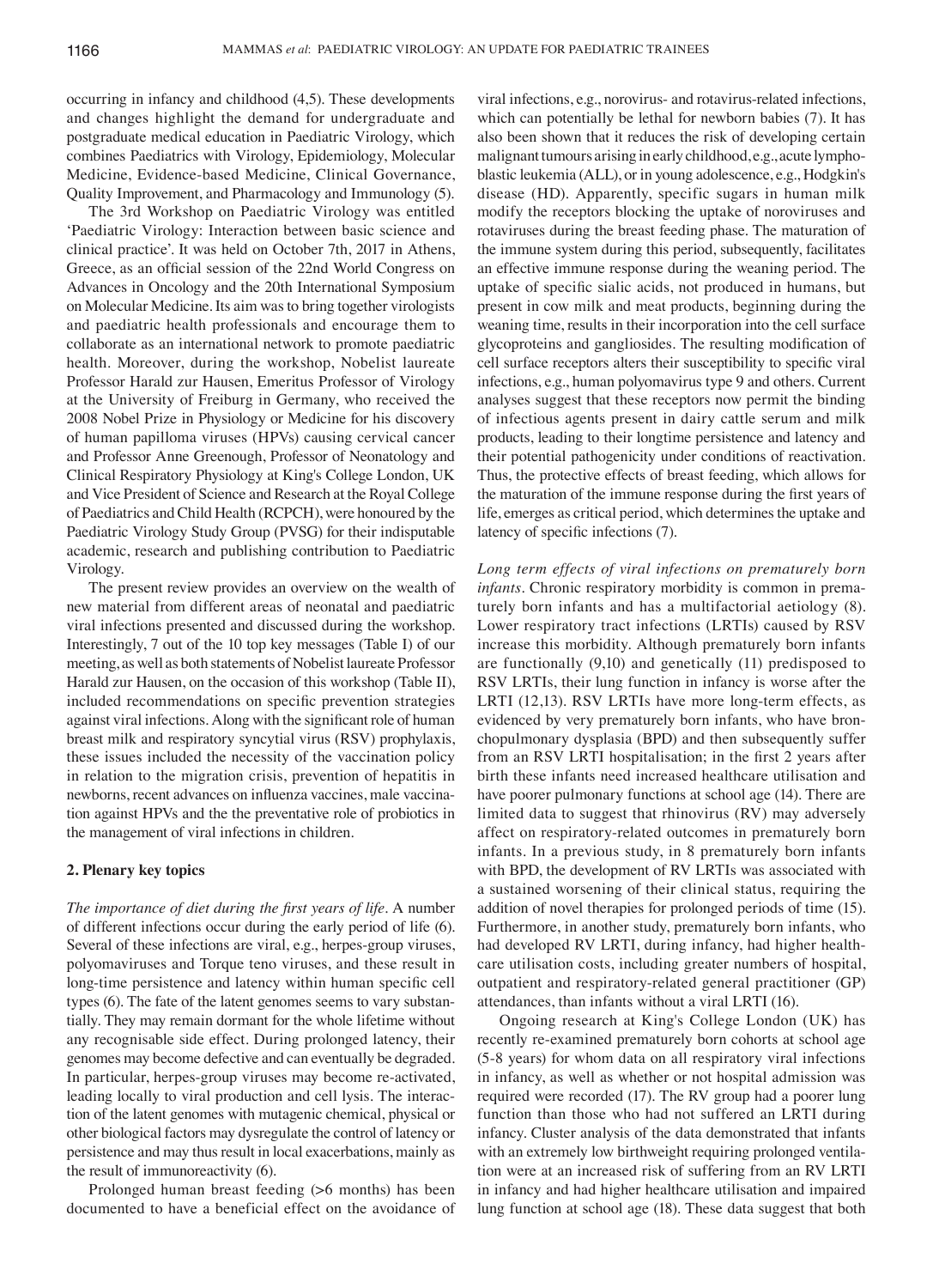| Table I. The 10 top key messages of the '3rd Workshop on Paediatric Virology'. |  |  |
|--------------------------------------------------------------------------------|--|--|
|--------------------------------------------------------------------------------|--|--|

| <b>Breast</b> feeding    | 'Breast feeding has beneficial effects on the prevention of infections during the first years of life and should<br>be promoted by primary paediatric health care providers.'                                                                                                                                                                                             |  |  |  |
|--------------------------|---------------------------------------------------------------------------------------------------------------------------------------------------------------------------------------------------------------------------------------------------------------------------------------------------------------------------------------------------------------------------|--|--|--|
| RSV prophylaxis          | The increased chronic respiratory morbidity in prematurely born infants due to RSV should be taken into<br>consideration when developing of relevant preventative strategies.'                                                                                                                                                                                            |  |  |  |
| HPV vaccination          | 'HPV vaccine uptake should be promoted in countries with low HPV vaccination rates to reduce the<br>cervical and anogenital cancer burden, as well as for the prevention of genital warts. Inclusion of males<br>in childhood HPV immunisation programmes should be considered.'                                                                                          |  |  |  |
| Migration crisis         | 'Children's vaccination should be a priority during the current migration problem; we strongly support<br>childhood vaccination for all children in Europe.'                                                                                                                                                                                                              |  |  |  |
| HBV vaccination          | 'Prevention of mother-to-child transmission of HBV is possible: the vaccine against HBV should be<br>administered at birth within 24 h regardless of maternal HBV status.'                                                                                                                                                                                                |  |  |  |
| Influenza<br>vaccination | 'Recent pilot studies in Europe have shown that LAIV can directly prevent childhood infections and<br>indirectly protect the elderly population; continuous enhanced surveillance of circulating influenza viruses<br>and further study results on LAIV effectiveness over consecutive influenza seasons are needed in order to<br>develop optimal vaccination policies.' |  |  |  |
| Imaging                  | 'Imaging of fetal and neonatal viral infections is unable to provide the specific diagnosis; however it can<br>contribute in defining the extent of involvement and reveal the consequences that affect the outcome.'                                                                                                                                                     |  |  |  |
| Probiotics               | To date, several studies have intimated a role of probiotics in modifying the frequency and severity<br>of respiratory and gastrointestinal viral infections in infants and children; however, further studies are<br>required in order to understand their potential therapeutic and preventative role.'                                                                 |  |  |  |
| Archaeology              | 'Collaboration between archaeologists and experienced paediatric infectious diseases specialists is<br>necessary for the better understanding and interpretation of various recent archaeological findings related<br>to viral-induced neonatal mortality.'                                                                                                               |  |  |  |
| Medical education        | 'Medical education in Paediatric Virology among practicing paediatricians should be promoted; we strongly<br>support the creation of an educational e-platform on Paediatric Virology.'                                                                                                                                                                                   |  |  |  |
|                          | RSV, respiratory syncytial virus; HPV, human papilloma virus; HBV, hepatitis B virus; LAIV, live attenuated influenza vaccines.                                                                                                                                                                                                                                           |  |  |  |

RSV and RV LRTI increase chronic respiratory morbidity in prematurely born infants and, as a consequence, this should be taken into consideration regarding the development of relevant preventative strategies.

# **3. Update on current views and advances on Paediatric Virology**

*Migration crisis and vaccination policy.* Over the past 2 years, Greece, one of the principal gateway countries of the European Union (EU), has experienced an increased inflow of refugees and migrants arriving by sea to the Greek islands, such as the Dodecanese Islands, Lesbos, Samos and Agathonisi (19‑21). By the end of 2015, 856,723 individuals in total had arrived in the country, while between January 1st and November 13th, 2016, the corresponding number reported by the International Organization for Migration (IOM) was 170,553 individuals (21,22). The majority of individuals arriving in Greece came from Syria (approximately 60%), followed by Afghanistan, Iraq, Pakistan and Algeria (23). Following the implementation of the EU-Turkey agreement and the closure of the Northern borders of Greece in March 2016, >60,000 refugees and migrants remain stranded in the country, out of which 37% are children (19).

It is worth noting that, to date, several studies have highlighted lower immunisation coverage among refugees and

migrants compared to European-born individuals (24). This has been attributed to the low vaccination coverage in their countries of origin due to the collapse or inadequacy of their healthcare systems. Several problems have also limited the access of refugees and migrants to vaccination in Europe, such as the lack of information regarding their immunisation status, financial problems of the hosting countries and the lack of collaboration among public health authorities of European countries. According to the World Health Organization (WHO), a high vaccination coverage is required for the protection of refugees, migrants and asylum seekers, as well as for the population of the hosting countries, which should ensure appropriate vaccinations, extending their routine immunisation schedule to individuals on the move irrespective of their legal status (25).

In Greece, an imperative need emerged for implementing supplementary immunisation activities, particularly to refugee children living in the 'Points of care', all over the country (19). Vaccinations were conducted in the form of a mass campaign by non‑governmental organisations (NGOs) that have significant experience and expertise in conducting such campaigns, such as Médecins Sans Frontières(MSF), the Red Cross and Doctors of the World, under the coordination of the General Secretariat for Public Health of the Hellenic Ministry of Health. In this framework, the recommendations on refugees and migrants vaccination of the National Immunisation Committee were followed and >30,000 vaccines were given (26). According to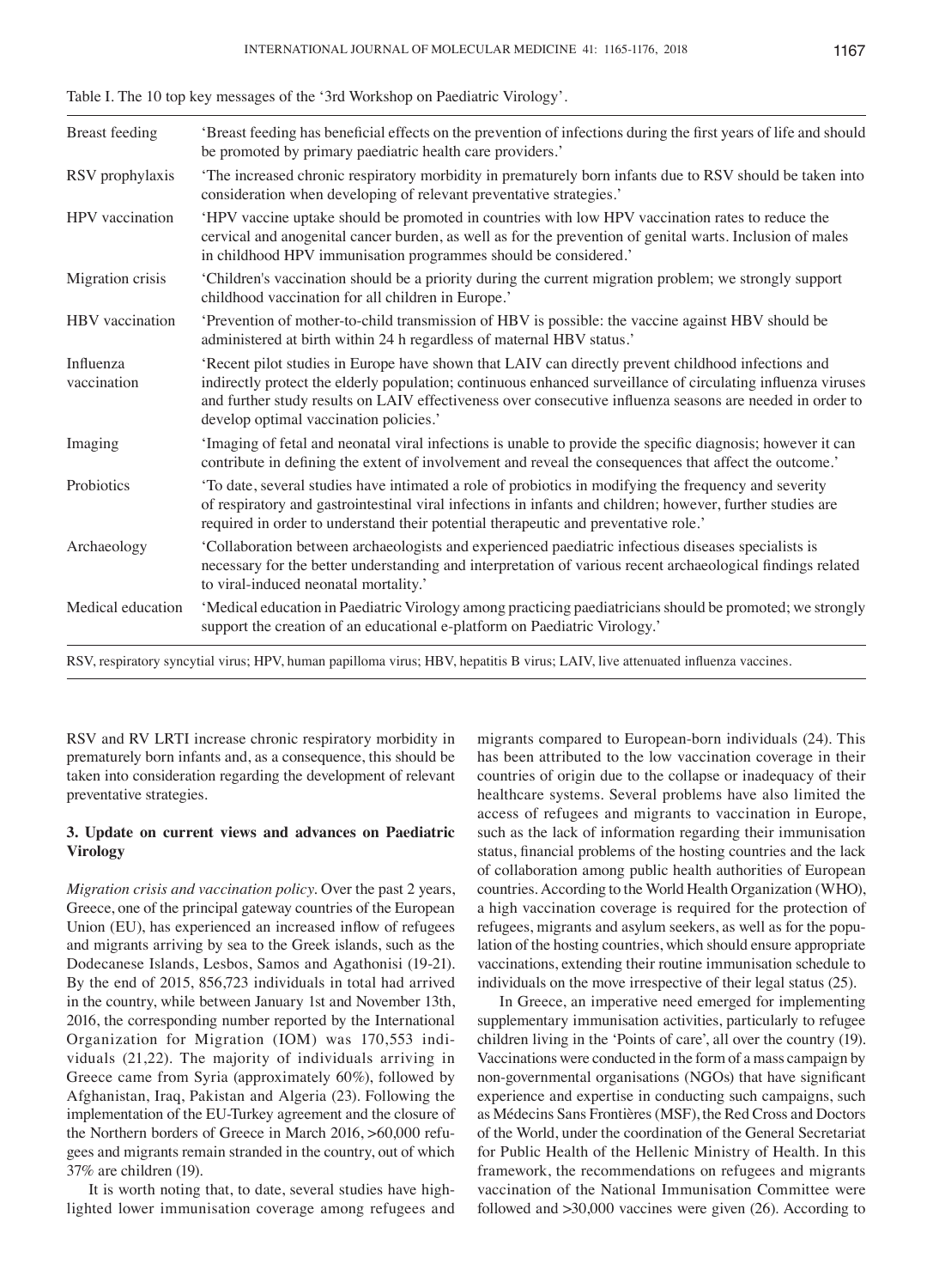|  | Table II. Statements of Nobelist laureate Professor Harald zur Hausen, Emeritus Professor of Virology at the University of |  |  |  |  |  |  |
|--|----------------------------------------------------------------------------------------------------------------------------|--|--|--|--|--|--|
|  | Freiburg, on the occasion of the '3rd Workshop on Paediatric Virology'.                                                    |  |  |  |  |  |  |

| Breast feeding            | Prolonged breast feeding is clearly of great benefit for babies. Human milk contains some species-specific<br>sugars, which block the uptake of potentially dangerous viruses (e.g., noro- and rotaviruses), which are the<br>cause for high infant mortality for newborn children, specifically in developing parts of this world. During a<br>period of ~6 months of breast feeding the immune system matures and subsequently such infections have a less<br>deleterious impact. The uptake, however, of 5-N-glycolyl-neuraminic acid (not produced in humans) by bovine<br>milk and meat leads to the incorporation of this sialic acid into cellular glycoproteins and modifies those<br>receptors, rendering them susceptible for other virus infections (e.g., human polyomavirus type 9 and others).' |
|---------------------------|---------------------------------------------------------------------------------------------------------------------------------------------------------------------------------------------------------------------------------------------------------------------------------------------------------------------------------------------------------------------------------------------------------------------------------------------------------------------------------------------------------------------------------------------------------------------------------------------------------------------------------------------------------------------------------------------------------------------------------------------------------------------------------------------------------------|
| <b>HPV</b><br>vaccination | 'Vaccination of boys against HPV should be included in the national vaccination programmes at the same age<br>as girls (8-14 years). Males are the main transmitters of high risk HPV, having more HPV-positive or opharyngeal<br>and anal cancers than females, and in particular homosexual males would not profit from a herd effect, when<br>80% or even more of females had been vaccinated. Since, in addition, in most countries the vaccination rate<br>ranges between 20-40% or less, vaccination of boys should be mandatory.'                                                                                                                                                                                                                                                                      |

HPV, human papilloma virus.

data collected by the Ministry of Health Working Group for the coordination of refugees/migrants vaccination from May 2016 to 20 January, 2017, the children were vaccinated for 10 infectious vaccine-preventable diseases, out of which 5 were viral infections  $(26)$ . The estimated coverage (with 1st swoop) among children of appropriate age for each vaccine was: Measles, mumps and rubella (MMR), 83%; diphtheria, tetanus, pertussis and poliomyelitis, pertussis, 82%; pneumococcal disease, 76%; haemophilus influenzae type B, 75%; and hepatitis B, 79%.

Taking into account the difficulties, including vaccine supply, the above-mentioned results are really encouraging (19). In fact, it is important that a great number of immunised refugee children are regularly attending lessons in Greek schools. Public Health Authorities and NGOs have indeed worked hard together, in order to protect children, living through one of the biggest crisis of our times, from infectious diseases. The challenge, today, is to continue the immunisation of refugees and migrants in Greece, as part of routine primary healthcare and to develop a plan for providing immunisation to all newly-arrived refugees and migrants. For this reason, an effective strategy should be to tailor immunisation services on the specific needs of the target populations (27).

*Mother‑to‑child transmission of hepatitis viruses.* Chronic infections with hepatitis B virus (HBV) and hepatitis C virus (HCV) are responsible for 90% of all hepatitis mortalities globally, with an estimated 257 million individuals infected with HBV and another 71 million with HCV (28). As 90% of infants infected with HBV at birth will become chronic carriers, motherto-child transmission (MTCT) is responsible for 35-50% of the chronic HBV infections(29), which can develop into severe liver disease including hepatocellular carcinoma (HCC) and cirrhosis. Compared to horizontal transmission, MTCT can increase the risk of the development of HCC (30). MTCT of HBV occurs mostly during birth and more rarely *in utero* or post-natally. The risk is increased in HBeAg-positive mothers compared to HBeAg‑negative mothers. There are also geographical differences in the risk of MTCT of HBV, being higher in Asia than in Africa (31). MTCT of HCV occurs at a rate of 5% and is the major cause of paediatric HCV infection (32).

The prevention of MTCT of HBV and HCV is one of the 5 synergistic measures adopted by the 194 member states of the WHO in their commitment towards the elimination of viral hepatitis as a public health threat by 2030 (33). The prevention of MTCT of HBV can be achieved in 99% of cases, by delivering the birth dose of the HBV vaccine within 24 h of birth. The risk of MTCT of HBV is highest in infants born to younger mothers, who are HBeAg-positive and with high viral loads. Vaccination with <3 doses is also a risk factor for MTCT of HBV. Testing pregnant women for HBsAg, treating those positive before delivery and administering the birth dose and hepatitis B immunoglobulin (HBIg) to infants at birth can successfully prevent MTCT of HBV (34). The rate of MTCT of HBV can be reduced by caesarian section delivery (35), with breast feeding not posing a risk factor for MTCT of HBV (36). By contrast, neither the mode of delivery nor the type of feeding has been shown to be a risk factor for MTCT in the case of HCV (37). HIV co‑infection doubles the risk of MTCT of HCV (38).

Although a high HCV viral load is a risk factor for MTCT (39), it is currently not a preventable risk factor as direct acting antivirals (DAAs) have not been approved during pregnancy. The universal screening for HCV has been shown to be more effective than risk factor-based screening in preventing MTCT. The approval of DAAs in pregnant women and children will open new horizons in the prevention of MTCT of HCV. Interrupting MTCT of HBV and HCV is an intervention that can contribute to the elimination of viral hepatitis as a public health threat by 2030 and to averting the high morbidity and mortality of the severe liver disease associated with these viral infections.

*HPV infections: Aspects of paediatric relevance.* HPVs are small, non-enveloped, double-stranded, circular DNA viruses, belonging to the family *Papillomaviridae* (40‑42). HPVs infect epithelial tissue and their life cycle is closely intertwined with the differentiation of the epithelium (41,42). HPV requires the host DNA replication machinery in order to replicate its genome. This maintains the keratinocytes in a proliferative state via the action of specific HPV proteins, of which the best characterised are E6 and E7 and thus, creates an environment amenable to carcinogenesis (43).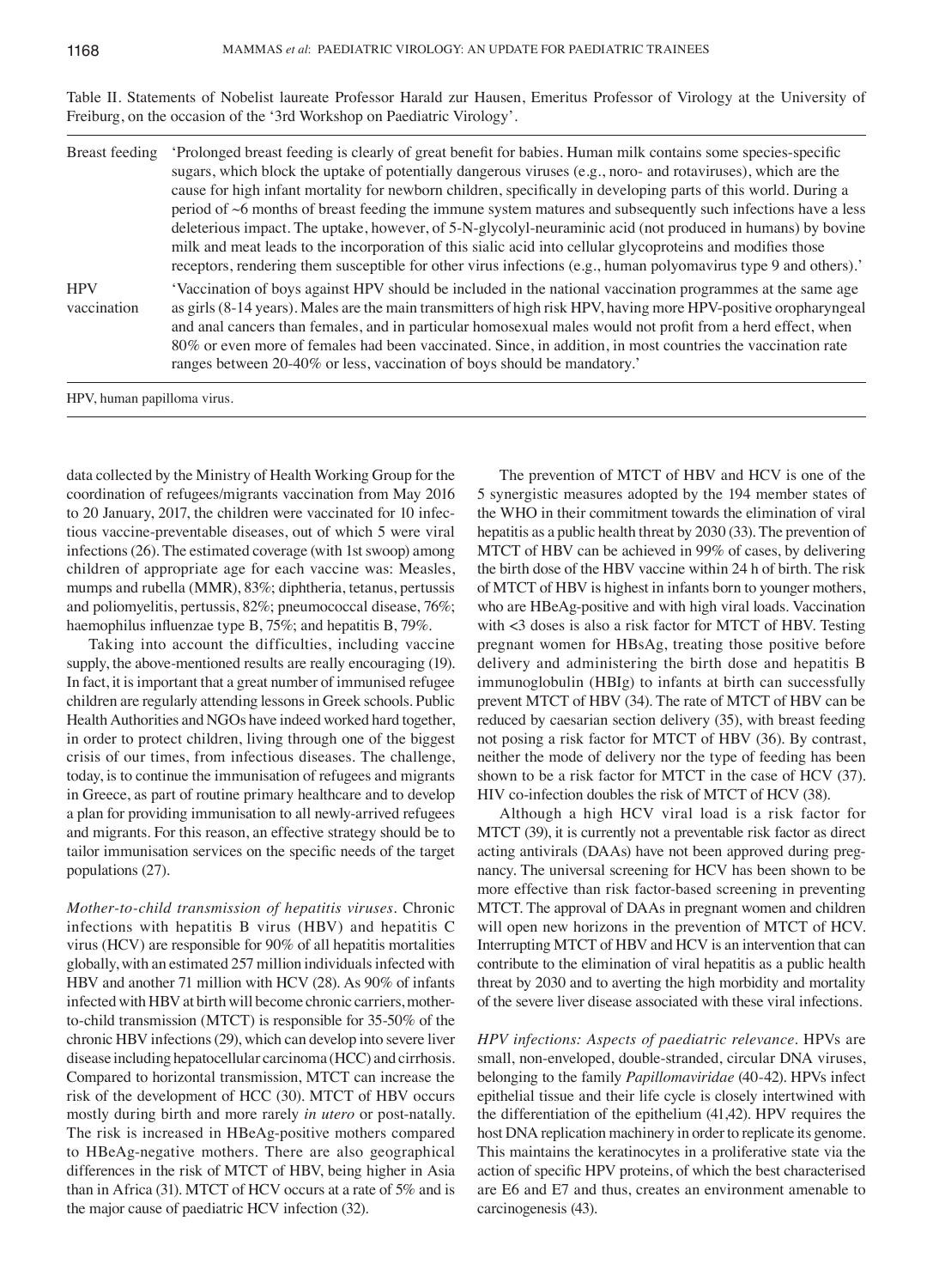HPVs are known to be the aetiologic agents in cervical cancer and in a significant proportion of anogenital cancers (90% of anal cancers, 60-90% of vaginal and vulvar cancers and 30‑40% of penile cancers) (44). More recently, it has become apparent that HPVs are also drivers in a subset of head and neck squamous cell carcinoma cases, in particular tonsillar and base of tongue carcinomas (45). In addition, HPVs are associated with a number of benign neoplasms, including common cutaneous warts, genital warts, oral papillomas and recurrent respiratory papillomatosis (RRP) (44). More than 150 types of HPVs have been discovered to date. These are primarily classified into either low- or high-risk according to their malignant potential, and into mucosal and cutaneous types. HPV‑16 is the foremost high-risk type isolated from cervical, anogenital, and head and neck carcinomas.

Paediatric manifestations of HPV infections include skin warts, oral papillomas, RRP and anogenital warts (46,47). Additionally, asymptomatic infections of the oral or tonsillar mucosa, as well as of the genital mucosa in children have been described (46,47). Studies on HPV seropositivity in young children indicate a relatively low prevalence of HPV antibodies (approximately 0‑10%) (48). The seroprevalence significantly increases in adolescence with the commencement of sexual activity. Mucosal HPV infection is often described as a sexually transmitted infection; however, the presence of such infections in infants and young children suggests that the virus may also be vertically and horizontally transmitted. There is strong evidence that maternal HPV cervical infection at the time of delivery can be transmitted to the newborn and there is a strong association between development of juvenile RRP and the presence of maternal genital warts during pregnancy (49). The detection of HPV DNA in spermatozoa and seminal plasma, as well as in amniotic fluid and placental tissue, suggests that peri-conceptual and prenatal transmission may also be possible (46,47). HPV can be transmitted horizontally (i.e., by kissing or touch) or to different sites by auto‑inoculation (46,47). In the case of anogenital warts in particular, sexual abuse remains an important consideration. There are a lack of data on the persistence of HPV infections in children and their relation to the subsequent development of HPV‑associated diseases, such as oropharyngeal carcinoma.

The routine vaccination of girls, aged 11-12 years, has been introduced in many countries to reduce the incidence of anogenital cancers. The Nobelist laureate Professor Harald zur Hausen has actively advocated the vaccination of boys for the eradication of HPV infection and has emphasised that male HPV vaccination should be included into the current vaccination programmes. His publication with Professor Karin Michels from Harvard Medical School entitled 'HPV vaccine for all' and published in 2009 in Lancet has been one of the very first publications advocating the vaccination of boys (50). To date, the United States, Canada, Australia, and Austria have currently implemented routine vaccination of girls as well as boys(51‑53). The recent WHO guidelines recommended the vaccination of girls aged 9-14 years as the primary target population, and the vaccination of additional target populations (females 15 years and older, and males) only if feasible, affordable and cost-effective (54). Gender-neutral vaccination may achieve greater herd protection effects and direct protection of males; however gender‑neutral programmes have only been implemented recently and their impact on HPV-related diseases at a population level remains to be determined (54). Nevertheless, there are strong data that quadrivalent HPV vaccination is effective in reducing anal intraepithelial neoplasia (50% reduction in the intention-to-treat population and 78% in the per‑protocol population) (55). Similar prospective data for penile cancers and oropharyngeal cancers is lacking; however, there are data suggesting that HPV infections at these sites are reduced following vaccination (56,57).

Non-vaccinated children will continue to be affected by paediatric HPV‑associated diseases and vaccinated children by HPV types not covered by vaccination. Increasing vaccine coverage may reduce HPV prevalence not only for anogenital infections, but also oral infections. However, vaccination programmes continue to face challenges, in part due to parental fears regarding vaccine safety (58). Large population-based studies have confirmed vaccine safety (59). Educational efforts regarding the importance of HPV vaccination and the vaccine's efficacy and safety profile are necessary to achieve higher vaccination coverage.

*Intranasal live‑attenuated influenza vaccination in children.*  Live‑attenuated influenza vaccines (LAIV) have been used in certain European countries, such as UK and Finland, and in the USA and Canada for decades (60,61). In addition to their efficient mode of introduction as a nasal spray, in randomised clinical trials, they have been shown to provide better protective efficacy than inactivated influenza vaccines (IIV) in children, which are considered to be the main drivers of influenza transmission. However, recent observational studies have shown conflicting evidence regarding the effectiveness of LAIV. During the 2015/16 influenza season, a reduced vaccine effectiveness (VE) was observed in the United States, and for this reason the Centers for Disease Prevention and Control (CDC) recommended the use of the IIV and the recombinant influenza vaccine (RIV), instead of the LAIV for the 2016/17 season (62). However, in 2015/16, in the UK, Finland and Canada, LAIV VE was shown to be protective against the drifted influenza A(H3N2) and B viruses and with suboptimal effectiveness only against A(H1N1)pdm09 compared to IIV (63‑65). Studies have attributed the reduced effectiveness against A(H1N1)pdm09 to the thermal instability of this virus component and the handling conditions of the vaccines (66).

There are certain performance limitations, one of which is that previous influenza vaccination may modify the immune response after a repeated vaccination (60). Further studies are warranted to determine the reasons for reduced VE. A recent systematic literature review did not find any evidence of the decreased efficacy of LAIV when administered during two consecutive seasons (67). On the other hand, the findings of a study that evaluated the impact of repeated vaccination among health care workers were suggestive of decreased serological response among the highly vaccinated group (68). Another consortium, Seasonal Influenza Vaccination Effectiveness II (SIVE II), is currently evaluating the safety and effectiveness of the LAIV programme in children (69). The vaccination of healthy children has the potential to provide both direct protection to children, but also indirect protection to vulnerable groups in the general population. Further studies with large sample sizes and a greater number of people in the vaccine‑naïve group and in groups with repeated vaccinations are required.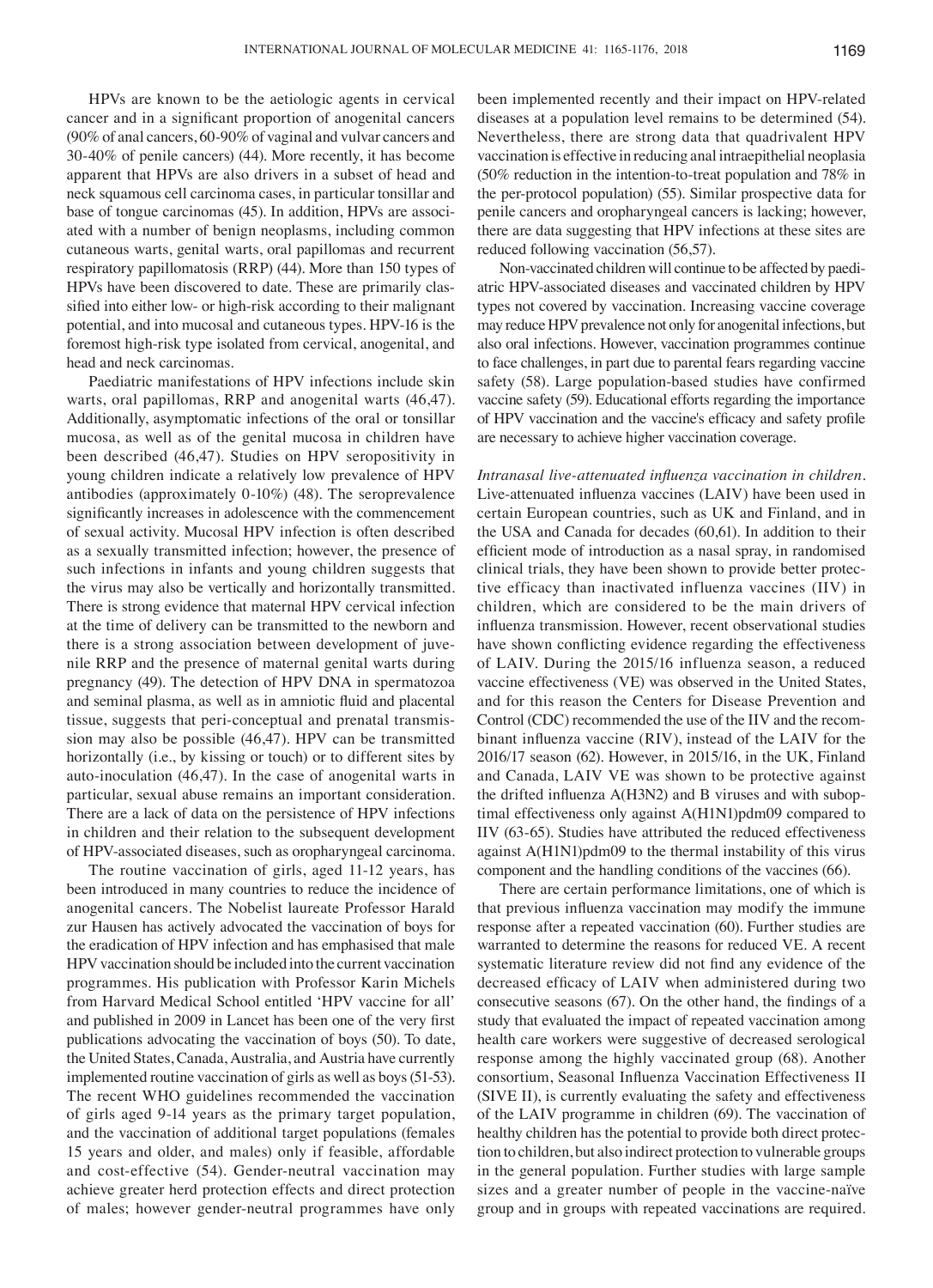Population-based national health registries are also valuable to generate routine data for measuring the vaccination impact in a timely manner. As the LAIV use has been shown to be beneficial over the past years, continuous enhanced surveillance and further study results are required in order to better understand the USA findings and the possible implications for vaccination policies in Europe and worldwide.

*Probiotics and viral infections in childhood.* Probiotics (e.g., *Lactobacilli*, *Bifidobacteria* and *Saccharomyces*) are live microorganisms, which can confer beneficial health effects on the host, when consumed in adequate amounts (70,71). They are non-pathogenic in the normal host, resist processing and are able to survive in the human digestive tract. Prebiotics (e.g., Fructo‑ and Galacto-oligosaccharides) are non‑viable food components, which can confer a significant health benefit on the host by modulating intestinal microflora. Synbiotics are a combination of pro‑ and prebiotics. The gut microflora is a complex ecosystem supporting the structure and function of the intestinal mucosa. Probiotics have the ability to modify the gut microflora either by lowering colonic pH through production of short-chain fatty acids (SCFAs), or by producing antimicrobial compounds and antitoxins, and or by competing with other bacteria for nutrients. They also enhance gut barrier function and play a role in immunomodulation (72,73).

Probiotics have been used for the management of children with acute viral diarrhoea as an adjunct to rehydration therapy (74‑76). To date, 5 paediatric meta-analyses have shown that probiotics reduce the duration of diarrhoea, ranging between ‑16.8 h and ‑30.0 h, as well as the risk of diarrhoea lasting for >4 days(74). The subgroup with rotavirus-associated diarrhoea seemed to be more responsive to probiotics, while *Lactobacillus rhamnosus* GG (LGG) appeared to be the most effective probiotic (75). The beneficial effects of probiotics seem to be more evident when treatment is initiated early (<48 h) and are strain- and dose-dependent. Probiotics are not useful for treating bacterial diarrhoea (76).

Probiotics have also been proposed to be helpful in preventing upper respiratory tract infections (URTIs); however the interventions and existing evidence are inconsistent (77,78). A recent systematic review (77) of 14 randomised controlled trials (RCTs) suggested that probiotic prophylaxis reduced the number of children, who had one or more URTIs [odds ratio (OR) 0.58, 95% confidence interval (CI) 0.36 to 0.92] and the number of URTIs per person‑year (rate ratio 0.88, 95% CI 0.81 to 0.96). Both outcomes had inconsistent results in the individual studies, reflected in estimates of heterogeneity. A better understanding of the effects of different probiotic strains and a deeper insight into their mechanisms of action are required for the validation of specific strains carrying a potential to modify the frequency and severity of URTIs and gastrointestinal viral infections in infants and children (78‑80).

*Fetal and neonatal brain imaging in viral infections.* Fetuses and neonates are susceptible to a wide variety of viral infections most commonly involving the central nervous system (CNS) in greater frequency than adults (81). Infections of the CNS are a very common worldwide health problem in childhood with significant morbidity and mortality. In children, viruses are the most common cause of CNS infections, followed by bacteria, and less frequently by fungi and other causes. Advances in the prenatal and perinatal care together with technological advent of imaging modalities have enabled timely detection and detailed exploration of symptoms and signs in the neonatal population starting from the fetal life. Although imaging is practically unable to set the diagnosis of viral infection in the fetuses and neonates, moreover to reveal the pathogens, it has, however, the potential to accurately suggest this scenario, map the extent of involvement and direct the investigation and the consultation accordingly. Additionally, it may reveal complications from viral infections that may cause confusion and usually require special treatment (81).

Some imaging findings are highly suggestive of CNS viral infections in fetuses and neonates (82). Familiarity with the clinical course, the route of transmission and the imaging appearances usually proves helpful in reaching the correct diagnosis and in prompting timely treatment. In general, sequelae of an intrauterine infection reflect a combination of the pathogens and the stage of fetal development at which the exposure occurred (83). Congenital infections, occurring during the second and third trimester, may persist in the neonate affecting its general and neurologic status (83). However, as a rule of thumb, the later the diagnosis of congenital infections is made, the more difficult it is to identify the agent. Additionally, the imaging findings may become non‑specific and less conspicuous as incomplete white matter myelination may interfere (83).

If maternal viral infection is suspected, combining prenatal ultrasound and fetal magnetic resonance imaging (MRI) may document the extent of tissue damage and therefore contribute to treatment and counselling (84). Neonatal head ultrasound, sometimes computed tomography (CT), but mainly MRI (Figs. 1 and 2) may reveal sequelae from congenital viral infections (i.e., microcephaly, dystrophic periventricular calcifications, brain atrophy), which may even suggest the causative virus, such as cytomegalovirus (CMV) (85). In previously healthy neonates with viral infection, the imaging investigation of CNS begins with head ultrasound and if further imaging investigation is required, MRI is the modality of choice, even in an emergency setting (86). Non-complicated meningitis is easier to be recognised clinically; however, since complications of meningitis, such as abscesses, infarcts, venous thrombosis, or extra‑axial empyemas are difficult to diagnose clinically, imaging plays a crucial role (87).

*Viral infections of CNS and paediatric intensive care.* Viral infections can invade the CNS of children, spreading into the peripheral nervous system (PNS) and more rarely into the CNS (88). The CNS is protected by effective immune responses and multi‑layer barriers; however, some viruses enter the CNS with efficiency via the bloodstream or by directly infecting nerves that innervate peripheral tissues, resulting in immune‑mediated pathology (89). Viral infections of the CNS more often cause meningitis, characterised by a high fever, headaches, vomiting, photophobia and neck stiffness and encephalitis, which appear with clinical evidence of neurological dysfunction, such as altered mental status, seizures, behavioral changes and focal neurologic signs (90). Other clinical manifestations are myelitis, characterised by weakness, bladder dysfunction, flaccid paralysis and reduced or absent reflexes, radiculitis, which is characterised by weakness, shooting pain, dysesthesia and diminished reflexes and complex syndromes, such as meningoencephalitis and encephalomyelitis.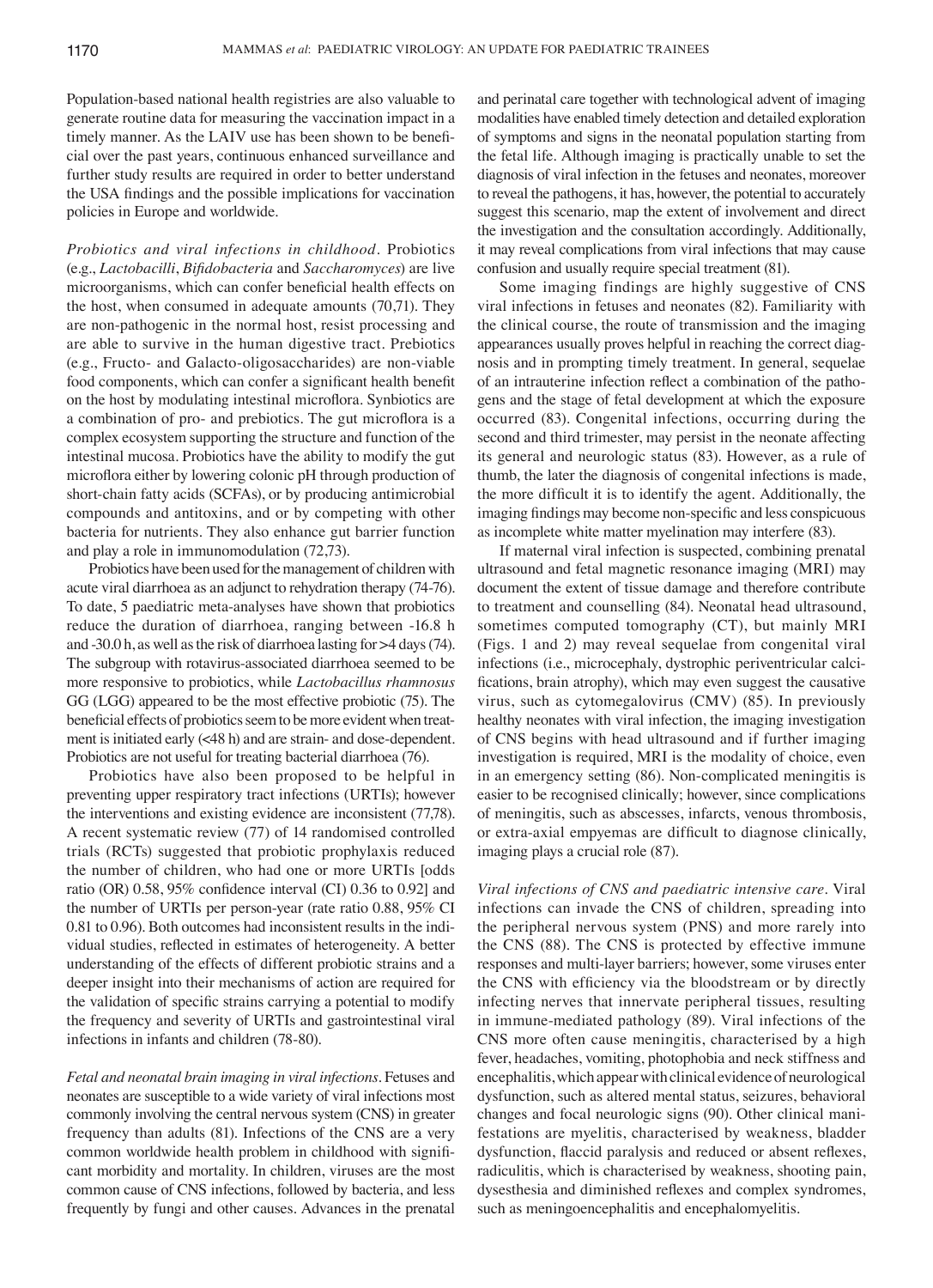



Figure 1. Brain magnetic resonance imaging (MRI) in a term neonate with post‑natal enterovirus infection. (A) axial T2‑Weighted image through the basal ganglia - white arrows indicate the presence of residual bilateral thalamocaudate groove hemorrhages. (B) Foci of hemosiderin deposits are more conspicuous on axial T2\* image, obvious not only in the thalamocaudate grooves, but also along the choroid plexuses (black arrows). (C) This abnormal area (white arrow) is also evident with increased signal intensity on axial T1‑Weighted image through the same level.

Figure 2. Brain magnetic resonance imaging (MRI) in a neonate with history of third trimester cytomegalovirus (CMV) infection. (A) axial T2‑Weighted image through the lateral ventricles - black arrows indicate the presence of intraventricular cysts. (B) Coronal T2‑Weighted image reveals signal abnormality in the temporal lobes bilaterally (white arrows). (C) On the 3-month follow-up, same to section b demonstrates persistent signal abnormality in the temporal lobes and additional white matter volume loss (white arrows).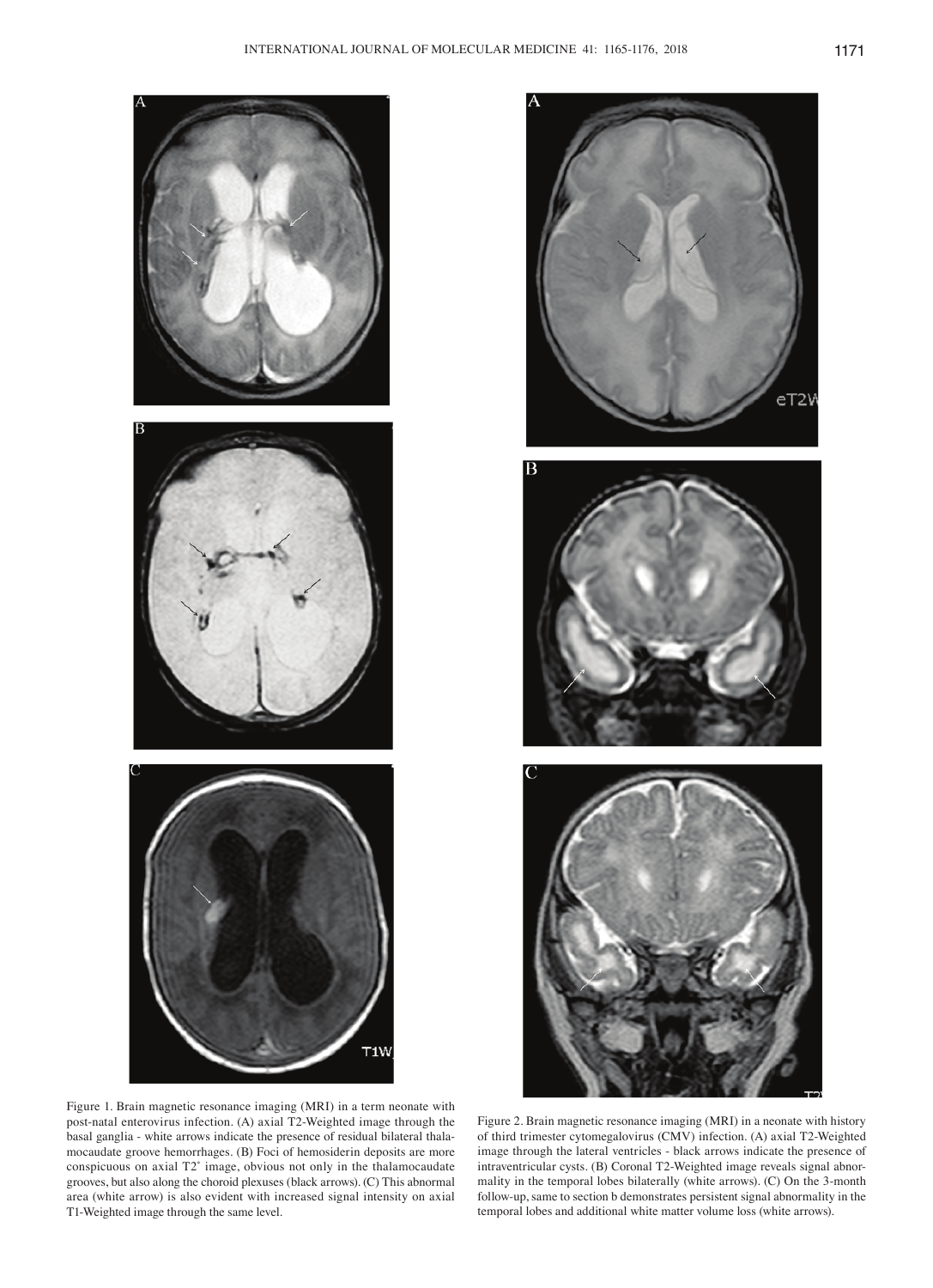| ۰<br>I<br>. . |
|---------------|
|---------------|

| Worldwide distribution  | Limited to certain<br>geographical areas |
|-------------------------|------------------------------------------|
| Herpes viruses          | WNV                                      |
| $HSV-1, -2$             | Japanese encephalitis virus              |
| VZV                     | St. Louis encephalitis virus             |
| <b>EBV</b>              | Tick-borne encephalitis virus            |
| <b>CMV</b>              | Western equine encephalitis virus        |
| $HHV-6, -7$             | Eastern equine encephalitis virus        |
| Non-polio enteroviruses |                                          |
| MuV                     |                                          |
| Measles virus           |                                          |
| JC polyomaviruses       |                                          |
| BK virus                |                                          |

Table III. Viral causes of central nervous system (CNS) infections in neonates and children.

HSV, herpes simplex virus; VZV, varicella-zoster virus; EBV, Epstein-Barr virus; CMV, cytomegalovirus; HHV, human herpes virus; MuV, mumps virus; WNV, West Nile virus.

Viruses affect different sites of the CNS; enteroviruses, herpes simplex virus 2 (HSV-2) and mumps virus (MuV) are responsible for >90% of cases of aseptic meningitis, whereas herpes simplex virus 1 (HSV-1) is the most common cause of encephalitis in developed countries. Other types of herpes viruses, such as Epstein-Barr virus (EBV), CMV, varicellazoster virus (VZV) and human herpes viruses 6 and 7 (HHV‑6 and  $-7$ ) can invade the brain and influence the neurological status of children. Additionally, there are viruses (Table III), such as West Nile virus (WNV), Japanese encephalitis virus, Tick-borne encephalitis virus and Western and Eastern equine encephalitis virus, with certain geographic distribution and their differential diagnosis should be taken into account in cases of children, who have travelled in susceptible areas (91,92). According to the recent data from the Paediatric Intensive Care Unit (PICU) of the 'Aglaia Kyriakou' Children's Hospital (88) in Athens, Greece, among 29 children with CNS infection admitted to the PICU during the past 5 years, 17 patients(59%) had a viral infection; however, a certain aetiological factor was detected in only 6 of these patients (4 cases with influenza, 1 case with enterovirus and 1 case with HHV‑7), whereas 2 patients suffered from autoimmune encephalitis.

All patients with suspected CNS infection should undergo lumbar puncture (LP) unless this is contraindicated due to raised intracranial pressure. Investigations of cerebrospinal fluid (CSF) include the total and differential white cell count, red cell count, microscopy, culture, protein, glucose, lactate and a polymerase chain reaction (PCR) test for HSV-1 and HSV-2, VZV, enteroviruses and other possible pathogens depending on the clinical features (92,93). Neuroimaging, a CT scan or preferably MRI, should be performed as soon as possible. An MRI performed within 48 h of admission is abnormal in approximately 90% of patients, with some lesions being specific of certain aetiological factors (93). An electroencephalogram (EEG) is considered if seizures are suspected.

All patients with suspected viral encephalitis start treatment with acyclovir and if the PCR test is positive for HSVs or VZV, should continue treatment for at least 14‑21 days (93). Corticosteroids can also be used, although their role remains controversial as they have strong immunomodulatory effects, which may facilitate viral replication. Enterovirus infection requires only supportive care and in more severe cases intravenous immunoglobulin (IVIG) alone or in combination with high doses of corticosteroids (90). Other drugs, such as oseltamivir or ganciclovir, are administered according to the underlying viral cause. Viral CNS infections are a life-threatening emergency. Supportive care is crucial and includes airway management, cardiorespiratory support, the maintenance of fluids and electrolyte balance and the management of seizures, according to specific guidelines (94). Approximately 30% of patients require PICU admission. The overall mortality rates range from 0 to 7%, depending on the pathogen, age and clinical and laboratory findings at the time of presentation. Approximately 35% of survivors will suffer from some form of permanent disability (seizures, learning problems, motor deficits, developmental delay) with much a higher incidence, two thirds of patients, in HSV encephalitis cases.

*RSV and RV infection and their role in asthma.* Asthma has been considered for >30 years as the most common chronic disease in childhood (95,96); the role of allergy in its development is indeed very significant (97). Other risk factors that have also been associated with the pathogenesis of asthma include prematurity, parental history of asthma, reduced lung size and function, chronic lung disease, neuromuscular or cardiovascular disease, the male sex, low socioeconomic status, Down syndrome, intrauterine tobacco smoke exposure and passive smoking, daycare attendance, early exposure to pets, as well as viral respiratory tract infections in infancy (96,98‑100). Among these factors, infections, such as acute viral bronchiolitis, caused by RSV and RV in particular, have been recognised as one of the most significant predictive markers for the development of asthma in later childhood to young adulthood (99-102).

RSV is a common cause of wheezing that seems to dominate in the first year of an infant's life, during the winter period, causing mainly acute bronchiolitis, while RV is being detected as a causative agent for acute bronchiolitis and lower tract viral infections in older infants and children (103). It remains to be clarified though, whether it is the specific viral respiratory infection that plays the causative role in asthmatogenesis or whether viral-induced wheezing is just a marker of predisposed individuals for the subsequent development of asthma (104). It has been well demonstrated that there is an interaction of host factors with viral respiratory infections that promote recurrent virus‑induced wheezing and the subsequent development of asthma (101). The synergistic interaction between allergies and viruses can be explained via various mechanisms, such as interferon deficiency, Th2-biased immunity, defective anti‑inflammatory response, airway hyper responsiveness and reduced barrier function (97,103). In a recent randomised trial of 429 high-risk infants, treatment with palivizumab of otherwise healthy preterm infants in order to avoid a serious RSV infection was associated with decreased recurrent wheezing rate when compared with the placebo group (105). RSV causes cyto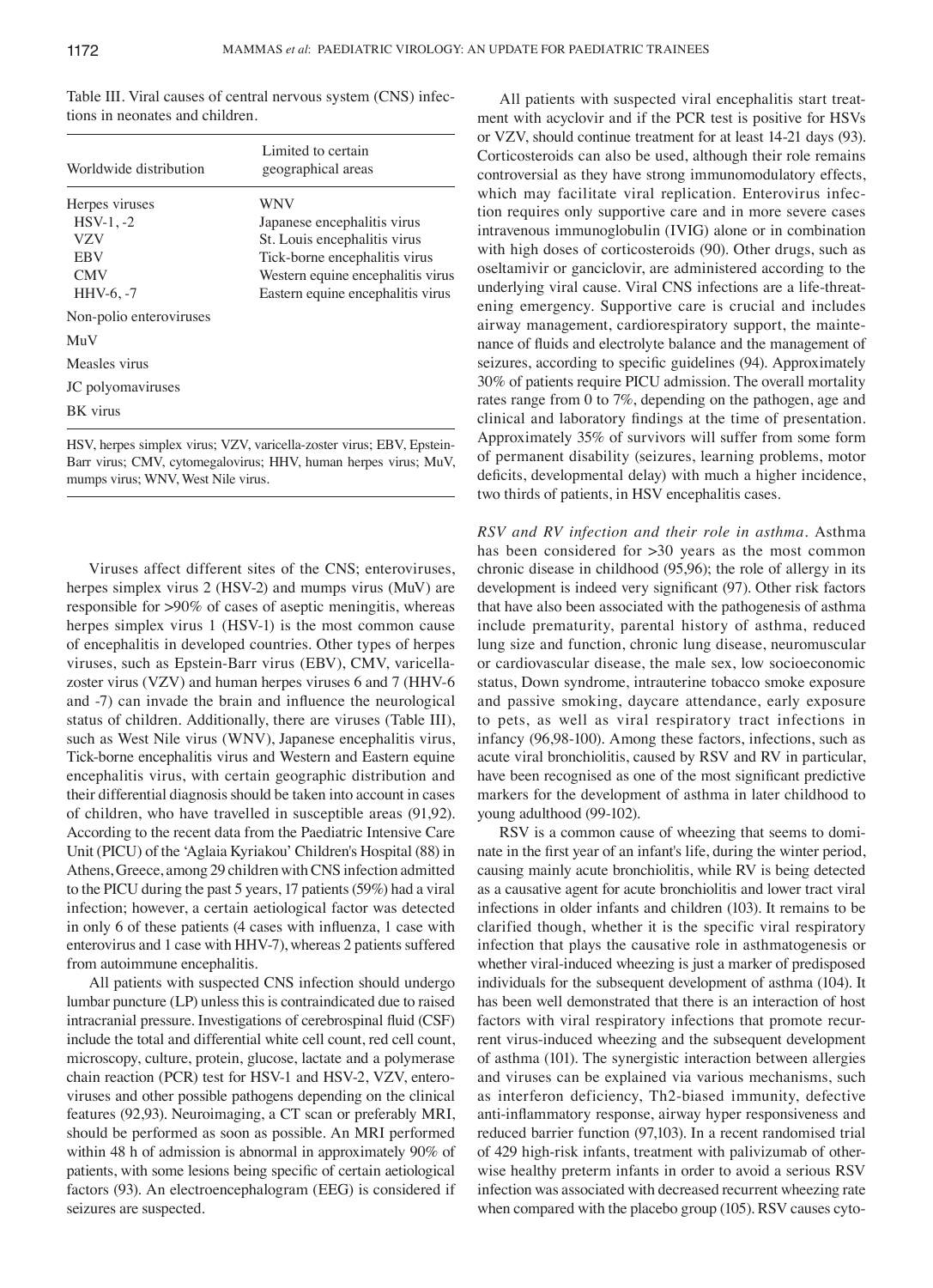pathic damage to the airway epithelium and by that can affect the function of the epithelium and airway smooth muscle (100).

To date, there is increasing evidence to indicate that RV, the most frequent cause of the common cold in children, can replicate in the lower respiratory tract and can cause exacerbations of asthma (97,103). Certain features of infection with RV, including the stimulation of interleukin (IL)-4, IL-13 and eotaxin production; the immigration of inflammatory cells (eosinophils, macrophages and neutrophils); and subsequent increases in factors considered important for airway remodeling (such as NO and vascular endothelial growth factor), point to the likelihood that RV infection is asthmatogenic (106). Given the burden of asthma, it is of utmost importance that future scientific attempts reveal in detail the causality between viral infections and asthmatogenesis. Thus, better asthma‑predictive indices can be developed and more effective strategies for asthma prevention can be scheduled, including research for effective vaccines.

*Neonatal mortality and viral infections in ancient Greece.*  During the 1937 and 1938 American excavations of the Agora, in Athens, a well was excavated that was found to contain a minimum of 459 infant and fetal skeletons (107‑109). Although excavated 70 years ago, the details of its contents were never published. As estimated from long bone lengths, the age of the infants ranged from 26 weeks *in utero* to 6 months post-term, with a peak at 38‑40 weeks (110). The cause of death for the infants in the Agora's well has been the topic of much speculation over the past 70 years. Suggestions have included war-related famine or epidemic disease, human sacrifice and large‑scale infanticide. One of the goals of this project was to evaluate the evidence for pathologies in the infants in order to evaluate the causes of death. Infant death rates from natural causes in the ancient world were very high, and up to 50% of neonates may have died early in the postnatal period (111). In addition, approximately 15% of these skeletons are from infants born pre-term, as young as 26 weeks *in utero*. Many of these were probably either stillborn or died from complications associated with prematurity, including respiratory distress and problems with thermoregulation.

The cranial bones provide evidence for pathologies and possible infectious causes of death. Most of the lesions are diffuse areas of new bone formed on the endocranial surface. The cruciate eminence of the occipital bone was the most common location for endocranial reactive bone in the infants, and this corresponds to the findings in other ancient and modern skeletal collections. Lesions have also been identified on the parietal and frontal bones, often in areas of venous drainage. The greater wing and body of the sphenoid bone also exhibited endocranial proliferative bone lesions. It has been found that that lesions extending beyond the cruciate eminence of the occipital, and hair-on-end lesions are more likely to be pathological, rather than indicative of than normal bone growth (112). More than 30% of the occipital squamae in this collection exhibited clear pathological bone deposits.

Infections and birth-related trauma are thought to have caused most of these lesions. Infections of the meninges are thought to activate the periosteal membrane, resulting in new bone deposition, but the exact mechanism is not clear (112). Infectious pathogens were commonly introduced through cutting the umbilical cord, and through cultural and dietary

practices. It is likely that infants in ancient Athens suffered from the same array of viral infections to which modern infants are prone, including HSV, influenza virus, corona virus, enterovirus, EBV and arbovirus(113). The perinatal period in ancient Athens was perilous, with considerable risk from viral and bacterial infections. The skeletons from this well provide a brief glimpse into the short lives and early deaths of the youngest Athenians.

*Continuing medical education in Paediatric Virology.* To provide the optimal care to paediatric patients, a paediatrician should commit to lifelong learning (114), following the quote by the Athenian Solon (640-558 BC), one of the Seven Wise Men of Ancient Greece, 'I grow old learning something new every day' (γηράσκω δ' αἰεὶ πολλὰ διδασκόμενος) (115). To date, the importance of continuing medical education (CME), also known as continuing medical development (CMD), has been recognised as a method of improving the quality of paediatric care by several paediatric organisations and institutions, such as the European Academy of Paediatrics (116) and the RCPCH (117). It is a professional responsibility for all practicing paediatricians to maintain, develop and increase their knowledge, clinical skills and professional performance with an aim to enhance their clinical effectiveness and competence (118-122). Paediatric Virology is indeed a new educational challenge with rapidly increasing and changing educational needs and preferences (123). This is fostered by several developments in the fields of Clinical Virology and Molecular Medicine, emerging viral diseases as well as technical innovations, which have expanded our diagnostic and therapeutic approaches towards neonatal and paediatric viral infections.

The feedback received from the participants of the 1st and the 2nd Workshop on Paediatric Virology held in 2015 and 2016, respectively, in Athens, highlighted the need for CME (114). CME in Paediatric Virology must not only emphasise the acquisition of knowledge, but also instruct paediatricians in the process of decision making. Self-directed learning activity should be encouraged; however, CME in Paediatric Virology should also instill collegiality, interaction and collaboration between disciplines. Without a doubt, Paediatric Virologists should have a leading role in CME in Paediatric Virology focusing on academic excellence and state-of-the-art medical education of practicing paediatricians. Further discussion is required on how different educational activities, such as on-line learning, interactive case-based workshops and creation of educational e-platforms, can increase their potential worth for the promotion of Peadiatrics and Public Health.

#### **Acknowledgements**

The authors would like to thank the plenary lecturers, the chair persons and the speakers of the '3rd Workshop on Paediatric Virology' for their significant contribution in providing the most up‑to‑date information. The authors would also like to thank all the participants, who attended the workshop and provided feedback so that further research on improving the programme can be achieved for the future. We would like to thank Nobelist laureate Professor Harald zur Hausen, Emeritus Professor of Virology at the University of Freiburg, for his detailed corrections and comments on our manuscript. We would also like to thank Dr Neda Voutsa-Perdiki, former Director of Exfoliative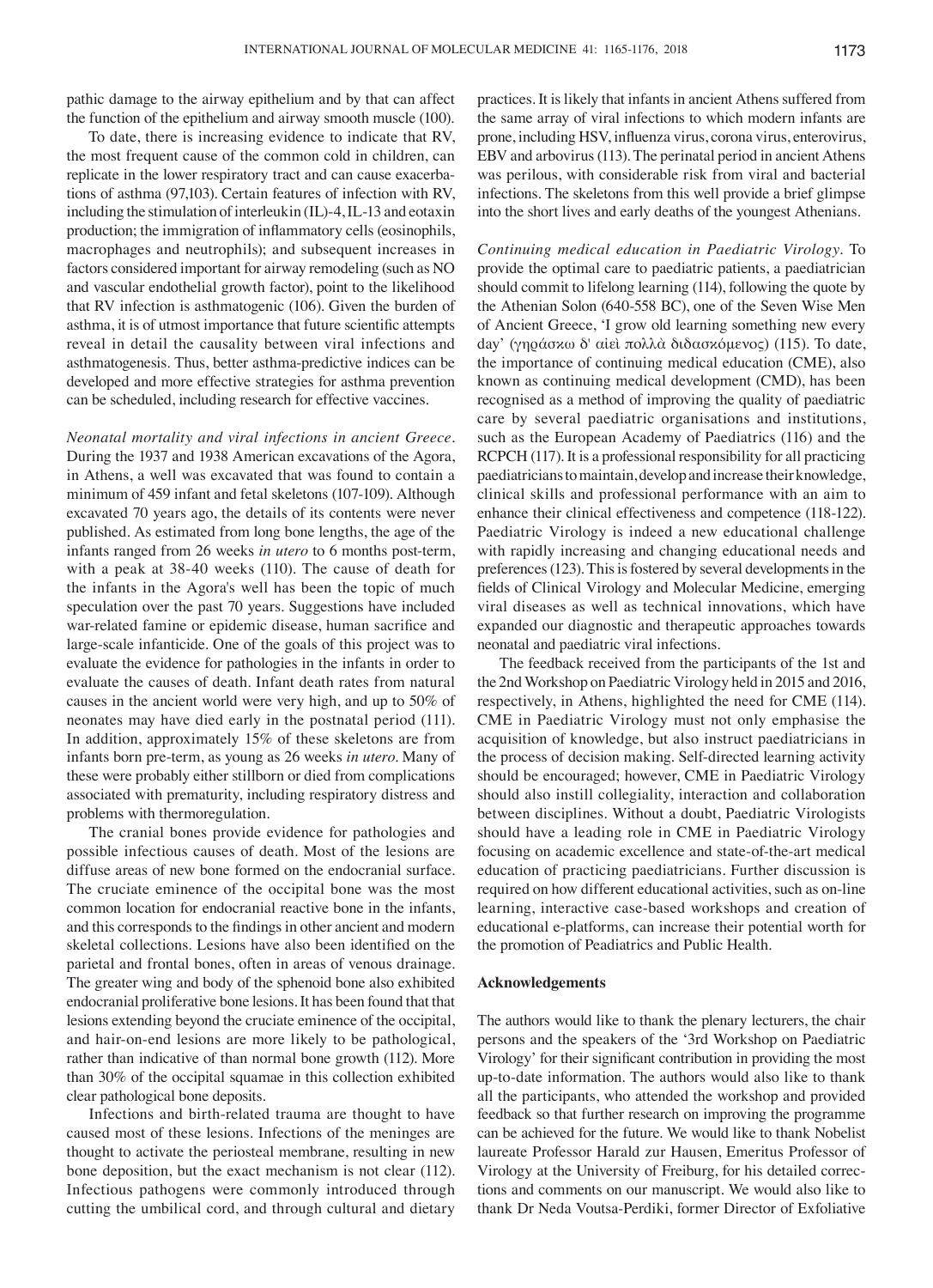Cytology at the University of Florida, USA and academic student of Dr George N. Papanicοlaou, for her touching presence in our workshop. Last but not least, this workshop would not have been possible without the dedicated hard work and strong commitment from the Congress Secretariat, the members of the PVSG and the whole organising team of the '22nd World Congress on Advances in Oncology' and the '20th International Symposium on Molecular Medicine' for developing the scientific programme, coordinating and guaranteeing the success of this scientific event.

## **Competing interests**

Demetrios Spandidos is the Editor-in-Chief for the journal, but had no personal involvement in the reviewing process, or any influence in terms of adjudicating on the final decision, for this article.

#### **References**

- 1. Greenough A, Osborne J and Sutherland S (eds): Congenital, Perinatal, and Neonatal Infections. Churchill Livingstone, Edinburgh, 1992.
- 2. Shulman ST: The history of pediatric infectious diseases. Pediatr Res 55: 163‑176, 2004.
- 3. Starr M: Paediatric infectious diseases: The last 50 years. J Paediatr Child Health 51: 12‑15, 2015.
- 4. Mammas IN, Greenough A, Theodoridou M, Kramvis A, Christaki I, Koutsaftiki C, Koutsaki M, Portaliou DM, Kostagianni G, Panagopoulou P, Sourvinos G and Spandidos DA: Current views and advances on Paediatric Virology: An update for paediatric trainees. Exp Ther Med 11: 6‑14, 2016.
- 5. Mammas IN, Greenough A, Theodoridou M and Spandidos DA: Paediatric Virology: A new paediatric subspecialty? A proposal at the Workshop on Paediatric Virology, Athens, October 10, 2015. Exp Ther Med 11: 3‑5, 2016.
- 6. zur Hausen H: Paediatric Virology and Oncology: Virus persistence and the important first years of life. Int J Mol Med 40: Suppl 41, 2017.
- 7. zur Hausen H, Bund T and de Villiers EM: Infectious agents in bovine red meat and milk and their potential role in cancer and other chronic diseases. Curr Top Microbiol Immunol 407: 83‑116, 2017.
- 8. Greenough A, MacBean V, Lunt A, Drysdale SB, Rafferty GF and Peacock JL: The long term impact of viral infections on prematurely born infants. Int J Mol Med 40: Suppl 41, 2017.
- 9. Broughton S, Bhat R, Roberts A, Zuckerman M, Rafferty G and Greenough A: Diminished lung function, RSV infection, and respiratory morbidity in prematurely born infants. Arch Dis Child 91: 26‑30, 2006.
- 10. Drysdale SB, Wilson T, Alcazar M, Broughton S, Zuckerman M, Smith M, Rafferty GF, Johnston SL and Greenough A: Lung function prior to viral lower respiratory tract infections in prematurely born infants. Thorax 66: 468‑473, 2011.
- 11. Drysdale SB, Prendergast M, Alcazar M, Wilson T, Smith M, Zuckerman M, Broughton S, Rafferty GF, Johnston SL, Hodemaekers HM, *et al*: Genetic predisposition of RSV infection‑related respiratory morbidity in preterm infants. Eur J Pediatr 173: 905‑912, 2014.
- 12. Drysdale SB, Lo J, Prendergast M, Alcazar M, Wilson T, Zuckerman M, Smith M, Broughton S, Rafferty GF, Peacock JL, *et al*: Lung function of preterm infants before and after viral infections. Eur J Pediatr 173: 1497‑1504, 2014.
- 13. Broughton S, Roberts A, Fox G, Pollina E, Zuckerman M, Chaudhry S and Greenough A: Prospective study of healthcare utilisation and respiratory morbidity due to RSV infection in prematurely born infants. Thorax 60: 1039-1044, 2005.
- 14. Greenough A, Alexander J, Boit P, Boorman J, Burgess S, Burke A, Chetcuti PA, Cliff I, Lenney W, Lytle T, *et al*: School age outcome of hospitalisation with respiratory syncytial virus infection of prematurely born infants. Thorax 64: 490‑495, 2009.
- 15. Chidekel AS, Rosen CL and Bazzy AR: Rhinovirus infection associated with serious lower respiratory illness in patients with bronchopulmonary dysplasia. Pediatr Infect Dis J 16: 43‑47, 1997.
- 16. Drysdale SB, Alcazar-Paris M, Wilson T, Smith M, Zuckerman M, Broughton S, Rafferty GF, Peacock JL, Johnston SL and Greenough A: Rhinovirus infection and healthcare utilisation in prematurely born infants. Eur Respir J 42: 1029‑1036, 2013.
- 17. MacBean V, Lunt A, Drysdale S, Rafferty GF and Greenough A: Predicting healthcare outcomes in prematurely born infants using cluster analysis. Arch Dis Child 102: A190‑A191, 2017.
- 18. MacBean V, Yarzi MN, Drysdale S, Rafferty GF and Greenough A: Impact of respiratory viral infections on school age outcomes in Impact of respiratory viral infections on school age outcomes in prematurely born children. Am J Respir Crit Care Med 195: A2169, 2017.
- 19. Theodoridou M: Immigration crisis and vaccination policy. Int J Mol Med 40: S41, 2017.
- 20. United Nations High Commissioner for Refugees (UNHCR): The sea route to Europe: The Mediterranean passage in the age of refugees, 2015. http://www.unhcr.org/5592bd059.pdf.
- 21. Medecins Sans Frontieres (MSF): EU Migration Crisis Update ‑ February 2016, 2016. http://www.msf.org/en/article/ eu-migration-crisis-update-february-2016.
- 22. International Organization for Migration (IOM): IOM: 170.553 migrants/refugees have arrived in Greece in 2016, 2016. https:// greece.iom.int/en/news/iom-170553-migrantsrefugees-have-arrivedgreece-2016.
- 23. REACH: Situation overview: European migration crisis, Western Balkans, December 2015. www.reachresourcecentre.info/ system/files/resource‑documents/reach\_eu\_situation\_overview\_ european\_migration\_trends\_december\_2015\_5.pdf.
- 24. Mipatrini D, Stefanelli P, Severoni S and Rezza G: Vaccinations in migrants and refugees: A challenge for European health systems. A systematic review of current scientific evidence. Pathog Glob Health 111: 59‑68, 2017.
- 25. World Health Organization (WHO): Refugee and migrant health, 2017. http://www.who.int/migrants/en/.
- 26. Hellenic Ministry of Health: Report. Vaccination on Points of care of refugees/migrants, February 2017. http://www.moh.gov.gr/articles/ ministry/grafeio-typoy/press-releases/4489-ekthesh-emboliastikhskalypshs-paidiwn-metanastwn-kai-prosfygwn.
- 27. Giambi C, Del Manso M, Dente MG, Napoli C, Montaño‑RemachaC, Riccardo F and Declich S; Network For The Control Of Cross‑Border Health Threats In The Mediterranean Basin And Black Sea For The ProVacMed Project: Immunization strategies targeting newly arrived migrants in non-EU countries of the Mediterranean Basin and Black Sea. Int J Environ Res Public Health 14: 14, 2017.
- 28. World Health Organization (WHO): World Health Organization Global Hepatitis Report 2017, 2017. http://www.who.int/hepatitis/ publications/global-hepatitis-report2017/en/.
- 29. Kramvis A: Mother to child transmission of hepatitis B and C viruses. Int J Mol Med 40: S39, 2017.
- 30. Shimakawa Y, Lemoine M, Bottomley C, Njai HF, Ndow G, Jatta A, Tamba S, Bojang L, Taal M, Nyan O, *et al*: Birth order and risk of hepatocellular carcinoma in chronic carriers of hepatitis B virus: A case-control study in The Gambia. Liver Int 35: 2318‑2326, 2015.
- 31. Kramvis A: The clinical implications of hepatitis B virus genotypes and HBeAg in pediatrics. Rev Med Virol 26: 285‑303, 2016.
- 32. Tovo PA, Calitri C, Scolfaro C, Gabiano C and Garazzino S: Vertically acquired hepatitis C virus infection: Correlates of transmission and disease progression. World J Gastroenterol 22: 1382‑1392, 2016.
- 33. World Health Organization (WHO): Global Health Sector Strategy on viral hepatitis 2016–2021, 2016. http://www.who.int/ hepatitis/strategy2016-2021/ghss-hep/en/.
- 34. Schillie S, Walker T, Veselsky S, Crowley S, Dusek C, Lazaroff J, Morris SA, Onye K, Ko S, Fenlon N, *et al*: Outcomes of infants born to women infected with hepatitis B. Pediatrics 135: e1141‑e1147, 2015.
- 35. Brown RS Jr, McMahon BJ, Lok AS, Wong JB, Ahmed AT, Mouchli MA, Wang Z, Prokop LJ, Murad MH and Mohammed K: Antiviral therapy in chronic hepatitis B viral infection during pregnancy: A systematic review and meta-analysis. Hepatology 63: 319‑333, 2016.
- 36. Pan CQ, Zou HB, Chen Y, Zhang X, Zhang H, Li J and Duan Z: Cesarean section reduces perinatal transmission of hepatitis B virus infection from hepatitis B surface antigen-positive women to their infants. Clin Gastroenterol Hepatol 11: 1349‑1355, 2013.
- 37. Chen X, Chen J, Wen J, Xu C, Zhang S, Zhou YH and Hu Y: Breastfeeding is not a risk factor for mother-to-child transmission of hepatitis B virus. PLoS One 8: e55303, 2013.
- 38. Benova L, Mohamoud YA, Calvert C and Abu‑Raddad LJ: Vertical transmission of hepatitis C virus: Systematic review and meta-analysis. Clin Infect Dis 59: 765-773, 2014.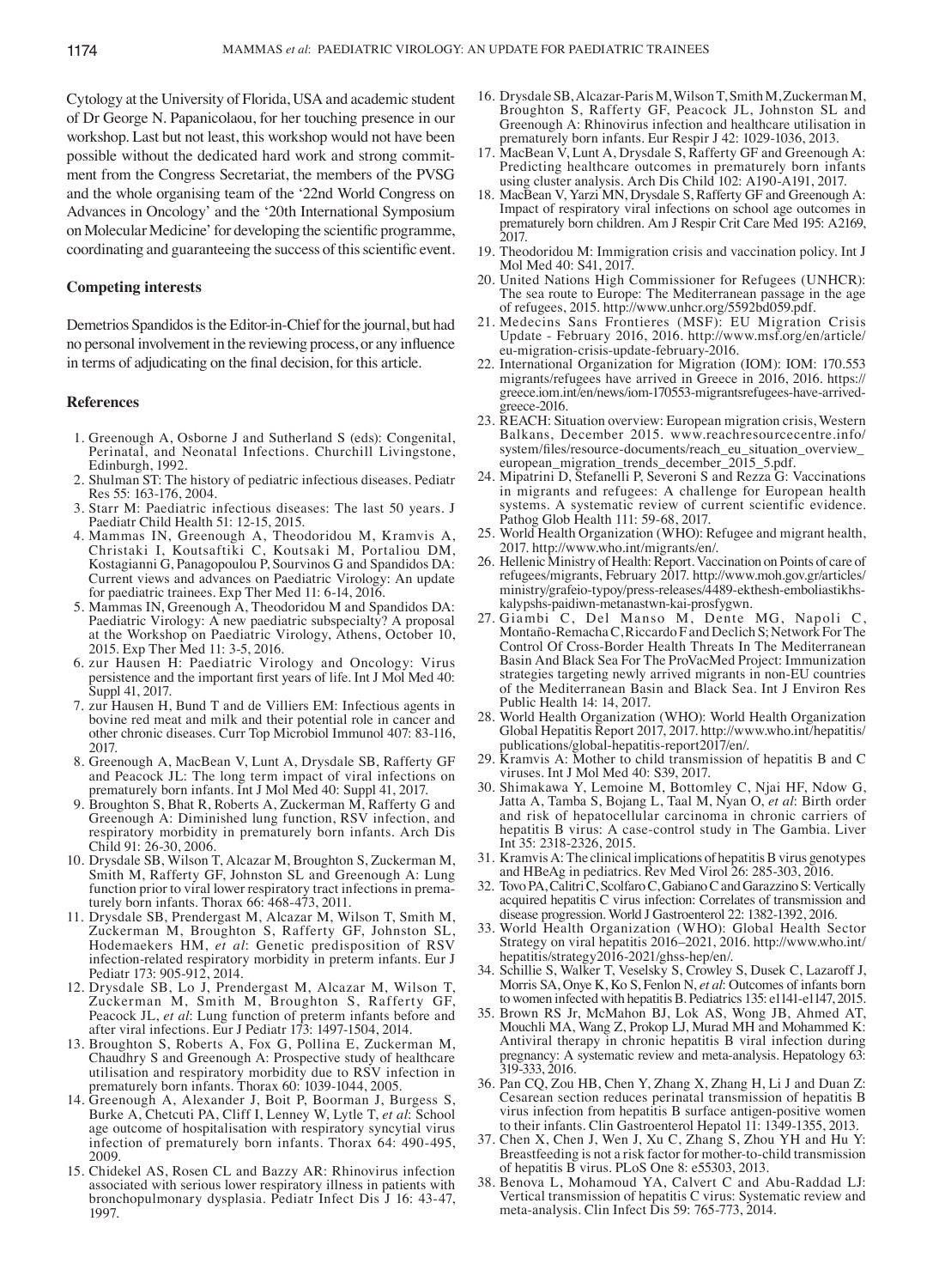- 39. Elrazek A, Amer M, El‑Hawary B, Salah A, Bhagavathula AS, Alboraie M and Saab S: Prediction of HCV vertical transmission: What factors should be optimized using data mining computational analysis. Liver Int 37: 529‑533, 2017.
- 40. Rusan M: Human papillomavirus infections in children: Should we be vaccinating earlier? Int J Mol Med 40: S40, 2017.
- 41. Doorbar J, Quint W, Banks L, Bravo IG, Stoler M, Broker TR and Stanley MA: The biology and life-cycle of human papillomaviruses. Vaccine 30 (Suppl 5): F55‑F70, 2012.
- 42. Kajitani N, Satsuka A, Kawate A and Sakai H: Productive lifecycle of human papillomaviruses that depends upon squamous epithelial differentiation. Front Microbiol 3: 152, 2012.
- 43. Lehoux M, D'Abramo CM and Archambault J: Molecular mechanisms of human papillomavirus‑induced carcinogenesis. Public Health Genomics 12: 268‑280, 2009.
- 44. Trottier H and Burchell AN: Epidemiology of mucosal human papillomavirus infection and associated diseases. Public Health Genomics 12: 291‑307, 2009.
- 45. Forman D, de Martel C, Lacey CJ, Soerjomataram I, Lortet-Tieulent J, Bruni L, Vignat J, Ferlay J, Bray F, Plummer M, *et al*: Global burden of human papillomavirus and related diseases. Vaccine 30 (Suppl 5): F12‑F23, 2012.
- 46. Syrjänen S: Current concepts on human papillomavirus infections in children. APMIS 118: 494‑509, 2010.
- 47. Mammas IN, Sourvinos G and Spandidos DA: Human papilloma virus (HPV) infection in children and adolescents. Eur J Pediatr 168: 267‑273, 2009.
- 48. Tiggelaar SM, Lin MJ, Viscidi RP, Ji J and Smith JS: Age‑specific human papillomavirus antibody and deoxyribonucleic acid prevalence: A global review. J Adolesc Health 50: 110‑131, 2012.
- 49. Silverberg MJ, Thorsen P, Lindeberg H, Grant LA and Shah KV: Condyloma in pregnancy is strongly predictive of juvenile-onset recurrent respiratory papillomatosis. Obstet Gynecol 101: 645‑652, 2003.
- 50. Michels KB and zur Hausen H: HPV vaccine for all. Lancet 374: 268‑270, 2009.
- 51. Ontario. Getting the HPV vaccine. Government of Ontario, 2017. http://www.health.gov.on.ca/en/ms/hpv/.
- 52. Centers for Disease Control and Prevention (CDC): HPV Vaccines: Vaccinating Your Preteen or Teen, 2016. https://www. cdc.gov/hpv/parents/vaccine.html.
- 53. Paul KT: 'Saving lives': Adapting and adopting Human Papilloma Virus (HPV) vaccination in Austria. Soc Sci Med 153: 193‑200, 2016.
- 54. World Health Organization (WHO): Human papillomavirus vaccines: WHO position paper, May 2017‑Recommendations. Vaccine, 2017 (In press).
- 55. Palefsky JM, Giuliano AR, Goldstone S, MoreiraED Jr, Aranda C, Jessen H, Hillman R, Ferris D, Coutlee F, Stoler MH, *et al*: HPV vaccine against anal HPV infection and anal intraepithelial neoplasia. N Engl J Med 365: 1576‑1585, 2011.
- 56. Anic GM and Giuliano AR: Genital HPV infection and related lesions in men. Prev Med 53 (Suppl 1): S36‑S41, 2011.
- 57. Herrero R, Quint W, Hildesheim A, Gonzalez P, Struijk L, Katki HA, Porras C, Schiffman M, Rodriguez AC, Solomon D, *et al*; CVT Vaccine Group: Reduced prevalence of oral human papillomavirus (HPV) 4 years after bivalent HPV vaccination in a randomized clinical trial in Costa Rica. PLoS One 8: e68329, 2013.
- 58. Drolet M, Bénard É, Boily MC, Ali H, Baandrup L, Bauer H, Beddows S, Brisson J, Brotherton JM, Cummings T, *et al*: Population-level impact and herd effects following human papillomavirus vaccination programmes: A systematic review and meta‑analysis. Lancet Infect Dis 15: 565‑580, 2015.
- 59. Vichnin M, Bonanni P, Klein NP, Garland SM, Block SL, Kjaer SK, Sings HL, Perez G, Haupt RM, Saah AJ, *et al*: An overview of quadrivalent human papillomavirus vaccine safety: 2006 to 2015. Pediatr Infect Dis J 34: 983‑991, 2015.
- 60. Melidou A: Intranasal live‑attenuated influenza vaccination in children: Evidence, limitations and proposals. Int J Mol Med 40: S39, 2017.
- 61. Rodgers L, Pabst LJ and Chaves SS: Increasing uptake of live attenuated influenza vaccine among children in the United States, 2008‑2014. Vaccine 33: 22‑24, 2015.
- 62. Centers for Disease Prevention and Control (CDC): Seasonal Influenza: Flu Basics, 2016. https://www.cdc.gov/flu/about/ season/flu-season-2016-2017.htm.
- 63. Pebody R, Warburton F, Ellis J, Andrews N, Potts A, Cottrell S, Johnston J, Reynolds A, Gunson R, Thompson C, *et al*: Effectiveness of seasonal influenza vaccine for adults and children in preventing laboratory‑confirmed influenza in primary care in the United Kingdom: 2015/16 end-of-season results. Euro Surveill 21: 21, 2016.
- 64. Nohynek H, Baum U, Syrjänen R, Ikonen N, Sundman J and Jokinen J: Effectiveness of the live attenuated and the inactivated influenza vaccine in two‑year‑olds ‑ a nationwide cohort study Finland, influenza season 2015/16. Euro Surveill 21: 21, 2016.
- 65. Kwong JC, Pereira JA, Quach S, Pellizzari R, Dusome E, Russell ML, Hamid JS, Feinberg Y, Winter AL, Gubbay JB, *et al*; Public Health Agency of Canada/Canadian Institutes of Health Research Influenza Research Network (PCIRN) Program Delivery and Evaluation Group: Randomized evaluation of live attenuated vs. inactivated influenza vaccines in schools (RELATIVES) cluster randomized trial: Pilot results from a household surveillance study to assess direct and indirect protection from influenza vaccination. Vaccine 33: 4910‑4915, 2015.
- 66. Caspard H, Coelingh KL, Mallory RM and Ambrose CS: Association of vaccine handling conditions with effectiveness of live attenuated influenza vaccine against H1N1pdm09 viruses in the United States. Vaccine 34: 5066‑5072, 2016.
- 67. Caspard H, Heikkinen T, Belshe RB and AmbroseCS: A systematic review of the efficacy of live attenuated influenza vaccine upon revaccination of children. Hum Vaccin Immunother 12: 1721-1727, 2016.
- 68. Leung VKY, Carolan LA, Worth LJ, Harper SA, Peck H, Tilmanis D, Laurie KL, Slavin MA and Sullivan SG: Influenza vaccination responses: Evaluating impact of repeat vaccination among health care workers. Vaccine 35: 2558‑2568, 2017.
- 69. Simpson CR, Lone NI, Kavanagh K, Robertson C, McMenamin J, von Wissmann B, *et al*: Evaluating the effectiveness, impact and safety of live attenuated and seasonal inactivated influenza vaccination: protocol for the Seasonal Influenza Vaccination Effectiveness II (SIVE II) study. BMJ Open 7: e014200, 2017. 70.
- 70. Korovessi P: Probiotics and viral infections in childhood. Int J Mol Med 40: S39, 2017.
- 71. Food and Agriculture Organization of the United Nations, World Health Organization: Guidelines for the Evaluation of Probiotics in Food. Report of a Joint FAO/WHO Working Group on Drafting Guidelines for the Evaluation of Probiotics in Food. London, Ontario, Canada, April 30 and May 1, 2002.
- 72. Ahrne S and Hagslatt ML: Effect of *lactobacilli* on paracellular permeability in the gut. Nutrients 3: 104‑117, 2011.
- 73. Morais MB and Jacob CM: The role of probiotics and prebiotics in pediatric practice. J Pediatr (Rio J) 82 (Suppl 5): S189‑S197, 2006.
- 74. Guarino A, Lo Vecchio A and Canani RB: Probiotics as prevention and treatment for diarrhea. Curr Opin Gastroenterol 25: 18‑23, 2009.
- 75. Szajewska H, Guarino A, Hojsak I, Indrio F, Kolacek S, Shamir R, Vandenplas Y and Weizman Z; European Society for Pediatric Gastroenterology, Hepatology and Nutrition: Use of probiotics for management of acute gastroenteritis: A position paper by the ESPGHAN Working Group for Probiotics and Prebiotics. J Pediatr Gastroenterol Nutr 58: 531‑539, 2014.
- 76. Guarino A, Ashkenazi S, Gendrel D, Lo Vecchio A, Shamir R and Szajewska H; European Society for Pediatric Gastroenterology, Hepatology, and Nutrition; European Society for Pediatric Infectious Diseases: European Society for Pediatric Gastroenterology, Hepatology, and Nutrition/European Society for Pediatric Infectious Diseases evidence-based guidelines for the management of acute gastroenteritis in children in Europe; Update 2014. J Pediatr Gastroenterol Nutr 59: 132‑152, 2014.
- 77. Hao Q, Lu Z, Dong BR, Huang CQ and Wu T: Probiotics for preventing acute upper respiratory tract infections. Cohrane Database Syst Rev 9: CD006895, 2015. doi: 10.1002/14651858. CD006895.pub2.
- 78. Esposito S, Rigante D and Principi N: Do children's upper respiratory tract infections benefit from probiotics? BMC Infect Dis 14: 194, 2014.
- 79. Allan GM and Arroll B: Prevention and treatment of the common cold: Making sense of the evidence. CMAJ 186: 190-199, 2014
- 80. Amaral MA, Guedes GHBF, Epifanio M, Wagner MB, Jones MH and Mattiello R: Network meta-analysis of probiotics to prevent respiratory infections in children and adolescents. Pediatr Pulmonol 52: 833‑843, 2017.
- 81. Papaioannou G: Foetal and neonatal brain imaging in viral infections. Int J Mol Med 40: S39, 2017.
- 82. Lo CP and Chen CY: Neuroimaging of viral infections in infants and young children. Neuroimaging Clin N Am 18: 119‑132, 2008.